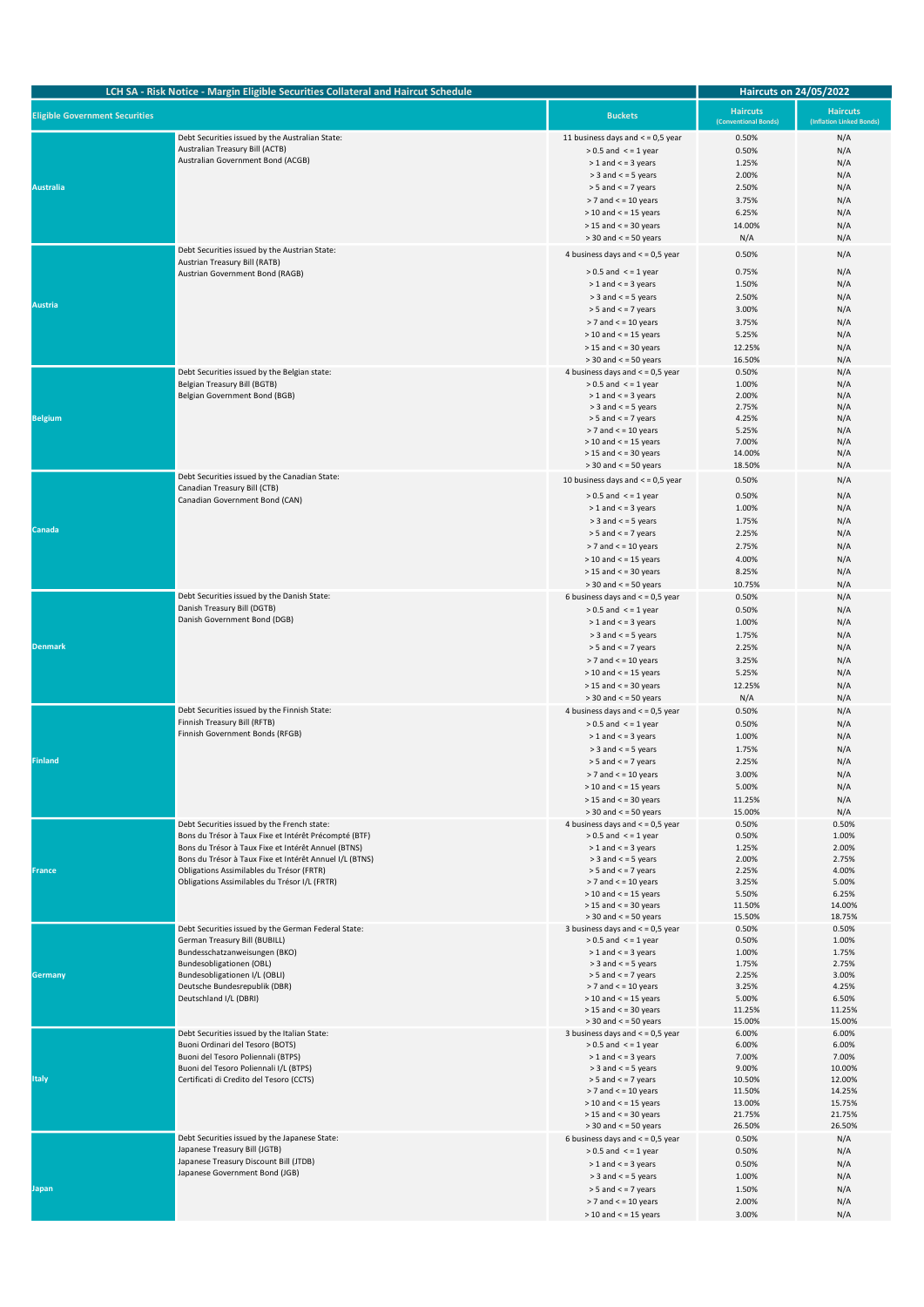|                    |                                                                                    | $>$ 15 and $<$ = 30 years                                        | 7.75%           | N/A        |
|--------------------|------------------------------------------------------------------------------------|------------------------------------------------------------------|-----------------|------------|
|                    |                                                                                    | $>$ 30 and $<$ = 50 years                                        | 10.25%          | N/A        |
|                    | Debt Securities issued by the Dutch State:                                         | 10 business days and $<$ = 0,5 year                              | 0.50%           | N/A        |
|                    | Dutch Treasury Certificate (DTB)                                                   | $> 0.5$ and $\le$ = 1 year                                       | 0.50%           | N/A        |
|                    | Dutch Government Bond (NETHER)                                                     | $> 1$ and $<$ = 3 years                                          | 1.00%           | N/A        |
|                    |                                                                                    | $>$ 3 and $<$ = 5 years                                          | 1.75%           | N/A        |
| <b>Netherlands</b> |                                                                                    | $> 5$ and $<$ = 7 years                                          | 2.25%           | N/A        |
|                    |                                                                                    | $>$ 7 and $<$ = 10 years                                         | 3.00%           | N/A        |
|                    |                                                                                    | $>$ 10 and $<$ = 15 years                                        | 5.00%           | N/A        |
|                    |                                                                                    | $>$ 15 and $<$ = 30 years                                        | 11.00%          | N/A        |
|                    |                                                                                    | $>$ 30 and $<$ = 50 years                                        | 14.75%          | N/A        |
|                    | Debt Securities issued by the Norwegian State:                                     | 9 business days and $<$ = 0,5 year                               | 0.75%           | N/A        |
|                    | Norwegian Treasury Bill (NGTB)                                                     | $> 0.5$ and $\le$ = 1 year                                       | 1.00%           | N/A        |
|                    | Norwegian Government Bond (NGB)                                                    | $> 1$ and $<$ = 3 years                                          | 1.50%           | N/A        |
|                    |                                                                                    | $>$ 3 and $<$ = 5 years                                          | 2.25%           | N/A        |
| <b>Norway</b>      |                                                                                    | $> 5$ and $<$ = 7 years                                          | 2.75%           | N/A        |
|                    |                                                                                    | $>$ 7 and $<$ = 10 years                                         | 3.50%           | N/A        |
|                    |                                                                                    | $>$ 10 and $<$ = 15 years                                        | 6.00%           | N/A        |
|                    |                                                                                    | $>$ 15 and $<$ = 30 years                                        | N/A             | N/A        |
|                    |                                                                                    | $>$ 30 and $<$ = 50 years                                        | N/A             | N/A        |
|                    | Debt securities issued by the Portuguese State<br>Portuguese Treasury Bill (PORTB) | 3 business days and $<$ = 0,5 year<br>$> 0.5$ and $\le$ = 1 year | 8.25%<br>11.50% | N/A<br>N/A |
|                    | Portuguese Government bond (PGB)                                                   | $> 1$ and $<$ = 3 years                                          | 21.25%          | N/A        |
|                    |                                                                                    | $>$ 3 and $<$ = 5 years                                          | 27.25%          | N/A        |
| <b>Portugal</b>    |                                                                                    | $>$ 5 and $<$ = 7 years                                          | 32.25%          | N/A        |
|                    |                                                                                    | $>$ 7 and $<$ = 10 years                                         | 32.25%          | N/A        |
|                    |                                                                                    | $>$ 10 and $<$ = 15 years                                        | 32.25%          | N/A        |
|                    |                                                                                    | $>$ 15 and $<$ = 30 years                                        | 47.00%          | N/A        |
|                    |                                                                                    | $>$ 30 and $<$ = 50 years                                        | 54.00%          | N/A        |
|                    | Debt Securities issued by the Spanish State:                                       | 3 business days and $<$ = 0,5 year                               | 2.25%           | N/A        |
|                    | Spanish Letras del Tesoro (SGLT)                                                   | $> 0.5$ and $\le$ = 1 year<br>$> 1$ and $<$ = 3 years            | 3.00%           | N/A        |
|                    | Spanish Government Bond (SPGB)                                                     | $>$ 3 and $<$ = 5 years                                          | 6.50%<br>9.25%  | N/A<br>N/A |
| <b>Spain</b>       |                                                                                    | $> 5$ and $<$ = 7 years                                          | 10.50%          | N/A        |
|                    |                                                                                    | $> 7$ and $<$ = 10 years                                         | 12.25%          | N/A        |
|                    |                                                                                    | $>$ 10 and $<$ = 15 years                                        | 15.25%          | N/A        |
|                    |                                                                                    | $>$ 15 and $<$ = 30 years                                        | 25.50%          | N/A        |
|                    |                                                                                    | $>$ 30 and $<$ = 50 years                                        | 31.50%          | N/A        |
|                    | Debt Securities issued by the Swedish State:                                       | 4 business days and $<$ = 0,5 year                               | 0.50%           | N/A        |
|                    | Swedish Treasury Bill (SWTB)                                                       | $> 0.5$ and $\le$ = 1 year                                       | 0.50%           | N/A        |
|                    | Swedish Government Bond (SGB)                                                      | $> 1$ and $<$ = 3 years                                          | 1.00%           | N/A        |
|                    |                                                                                    | $>$ 3 and $<$ = 5 years                                          | 1.75%           | N/A        |
| <b>Sweden</b>      |                                                                                    | $> 5$ and $<$ = 7 years                                          | 2.25%           | N/A        |
|                    |                                                                                    | $>$ 7 and $<$ = 10 years                                         | 3.25%           | N/A        |
|                    |                                                                                    | $>$ 10 and $<$ = 15 years                                        | 5.25%           | N/A        |
|                    |                                                                                    | $>$ 15 and $<$ = 30 years                                        | 11.50%          | N/A        |
|                    |                                                                                    | $>$ 30 and $<$ = 50 years                                        | N/A             | N/A        |
|                    | Debt Securities issued by the Swiss State:<br>Swiss Treasury Bill (SWISTB)         | 3 business days and $<$ = 0,5 year                               | 0.50%           | N/A        |
|                    | Swiss Government Bond (SWISS)                                                      | $> 0.5$ and $\le$ = 1 year                                       | 0.50%           | N/A        |
|                    |                                                                                    | $> 1$ and $<$ = 3 years                                          | 1.25%           | N/A        |
| <b>Switzerland</b> |                                                                                    | $>$ 3 and $<$ = 5 years<br>$>$ 5 and $<$ = 7 years               | 1.75%           | N/A        |
|                    |                                                                                    | $>$ 7 and $<$ = 10 years                                         | 2.00%<br>3.00%  | N/A<br>N/A |
|                    |                                                                                    | $>$ 10 and $<$ = 15 years                                        | 5.00%           | N/A        |
|                    |                                                                                    | $>$ 15 and $<$ = 30 years                                        | 13.50%          | N/A        |
|                    |                                                                                    | $>$ 30 and $<$ = 50 years                                        | 18.00%          | N/A        |
|                    | Debt Securities issued by the United Kingdom State:                                | 9 business days and $<$ = 0,5 year                               | 0.50%           | N/A        |
|                    | United Kingdom Treasury Bill (UKTB)                                                | $> 0.5$ and $\le$ = 1 year                                       | 0.70%           | N/A        |
|                    | United Kingdom Gilt (UKT)                                                          | $> 1$ and $<$ = 3 years                                          | 1.50%           | N/A        |
|                    |                                                                                    | $>$ 3 and $<$ = 5 years                                          | 2.50%           | N/A        |
| <b>UK</b>          |                                                                                    | $> 5$ and $<$ = 7 years                                          | 3.00%           | N/A        |
|                    |                                                                                    | $>$ 7 and $<$ = 10 years                                         | 5.00%           | N/A        |
|                    |                                                                                    | $>$ 10 and $<$ = 15 years<br>$>$ 15 and $<$ = 30 years           | 7.50%<br>13.50% | N/A<br>N/A |
|                    |                                                                                    | $>$ 30 and $<$ = 50 years                                        | 18.00%          | N/A        |
|                    | Debt Securities issued by the United States of America:                            | 3 business days and $<$ = 0,5 year                               | 0.50%           | N/A        |
| <b>USA</b>         | US Treasury Bills (B)                                                              | $> 0.5$ and $\le$ = 1 year                                       | 0.70%           | N/A        |
|                    |                                                                                    | $> 1$ and $<$ = 3 years                                          | 1.50%           | N/A        |
|                    |                                                                                    | $>$ 3 and $<$ = 5 years                                          | 2.50%           | N/A        |
|                    |                                                                                    | $>$ 5 and $<$ = 7 years                                          | 3.50%           | N/A        |
|                    |                                                                                    | $> 7$ and $<$ = 10 years                                         | 5.00%           | N/A        |
|                    |                                                                                    | $>$ 10 and $<$ = 15 years                                        | 7.50%           | N/A        |
|                    |                                                                                    | $>$ 15 and $<$ = 30 years                                        | 16.25%          | N/A        |
|                    |                                                                                    |                                                                  |                 |            |

| <b>Eligible Securities (Supra &amp; Agencies)</b> |                                                                                                                           | <b>Buckets</b>                     | <b>Haircuts</b> | <b>Haircuts (Inflation</b><br>Linked Bonds) |
|---------------------------------------------------|---------------------------------------------------------------------------------------------------------------------------|------------------------------------|-----------------|---------------------------------------------|
| <b>European Financial Stability Facility</b>      | Debt securities issued by the European Financial Stability Facility:<br>European Financial Stability Facility bond (EFSF) | 4 business days and $<$ = 0,5 year | 1.50%           | N/A                                         |
|                                                   |                                                                                                                           | $> 0.5$ and $\le$ = 1 year         | 1.50%           | N/A                                         |
|                                                   |                                                                                                                           | $> 1$ and $<$ = 3 years            | 2.50%           | N/A                                         |
|                                                   |                                                                                                                           | $>$ 3 and $<$ = 5 years            | 3.00%           | N/A                                         |
|                                                   |                                                                                                                           | $>$ 5 and $<$ = 7 years            | 3.75%           | N/A                                         |
|                                                   |                                                                                                                           | $>$ 7 and $\lt$ = 10 years         | 8.00%           | N/A                                         |
|                                                   |                                                                                                                           | $>$ 10 and $<$ = 15 years          | 8.25%           | N/A                                         |
|                                                   |                                                                                                                           | $>$ 15 and $<$ = 30 years          | 16.50%          | N/A                                         |
|                                                   |                                                                                                                           | $>$ 30 and $<$ = 50 years          | N/A             | N/A                                         |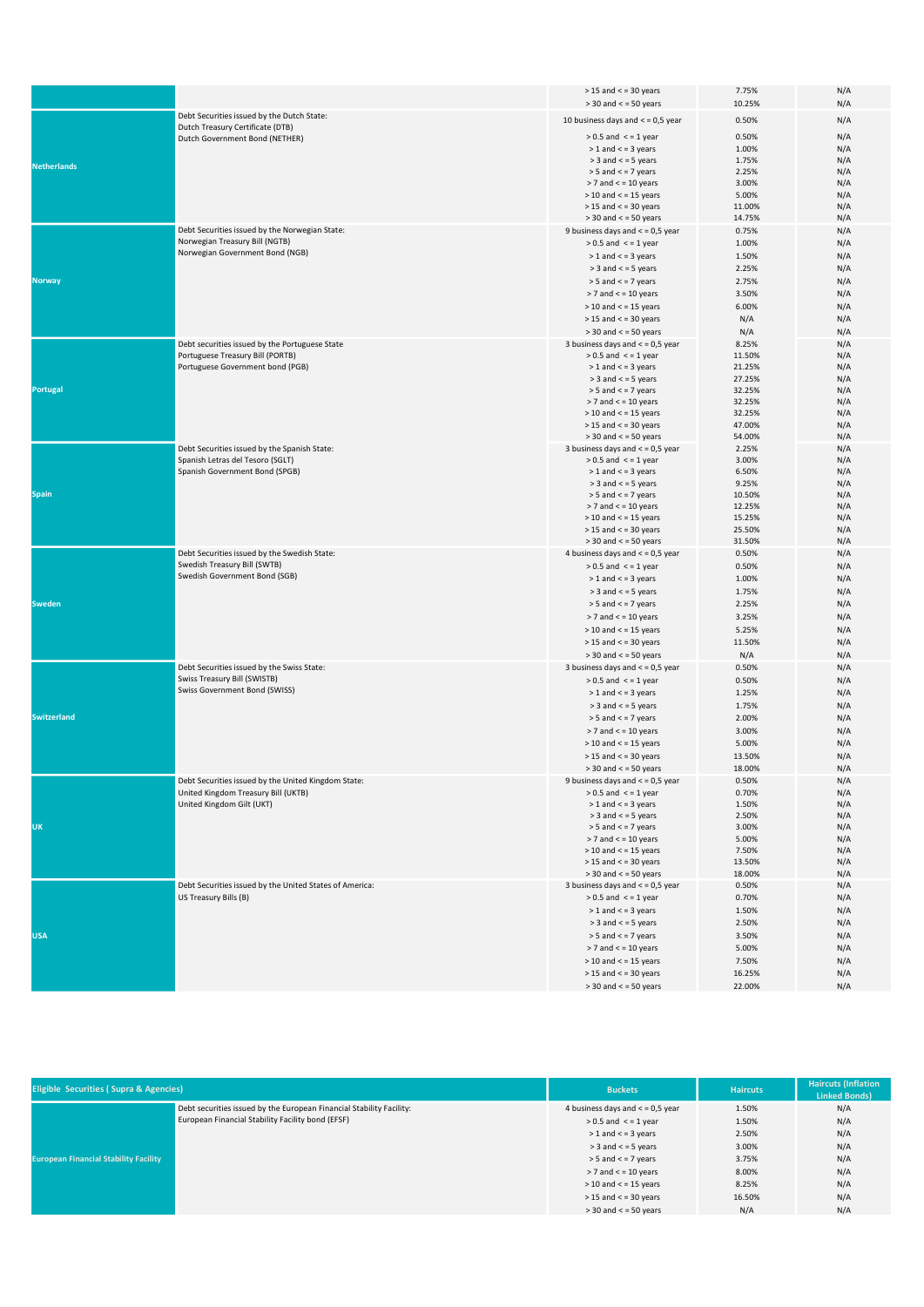|                                              | Debt securities issued by the European Investment Bank:                               | 9 business days and $<$ = 0,5 year  | 1.00%  | N/A |
|----------------------------------------------|---------------------------------------------------------------------------------------|-------------------------------------|--------|-----|
|                                              | European Investment Bank bonds (EIB)                                                  | $> 0.5$ and $\le$ = 1 year          | 1.00%  | N/A |
|                                              | European Investment Bank Floater (EIB)                                                |                                     |        |     |
|                                              |                                                                                       | $> 1$ and $<$ = 3 years             | 2.50%  | N/A |
|                                              |                                                                                       |                                     |        |     |
| <b>European Investment Bank</b>              |                                                                                       | $>$ 3 and $<$ = 5 years             | 3.50%  | N/A |
|                                              |                                                                                       | $> 5$ and $<$ = 7 years             | 4.50%  | N/A |
|                                              |                                                                                       | $> 7$ and $<$ = 10 years            | 8.00%  | N/A |
|                                              |                                                                                       | $>$ 10 and $<$ = 15 years           | 11.50% | N/A |
|                                              |                                                                                       | $>$ 15 and $<$ = 30 years           | 16.25% | N/A |
|                                              |                                                                                       | $>$ 30 and $<$ = 50 years           | N/A    | N/A |
|                                              | Debt securities issued by the European Union (EU):                                    | 12 business days and $<$ = 0,5 year | 1.00%  | N/A |
|                                              | European Union bonds (EU)                                                             | $> 0.5$ and $\leq$ = 1 year         | 1.00%  | N/A |
|                                              |                                                                                       | $> 1$ and $<$ = 3 years             | 1.75%  | N/A |
|                                              |                                                                                       | $>$ 3 and $<$ = 5 years             | 2.75%  | N/A |
| <b>European Union</b>                        |                                                                                       | $> 5$ and $<$ = 7 years             | 4.50%  | N/A |
|                                              |                                                                                       | $> 7$ and $<$ = 10 years            | 8.00%  | N/A |
|                                              |                                                                                       | $>$ 10 and $<$ = 15 years           | 8.00%  | N/A |
|                                              |                                                                                       | $>$ 15 and $<$ = 30 years           | 15.25% | N/A |
|                                              |                                                                                       |                                     |        |     |
|                                              |                                                                                       | $>$ 30 and $<$ = 50 years           | N/A    | N/A |
|                                              | Debt securities issued by the International Bank for Reconstruction and Development : | 12 business days and $<$ = 0,5 year | 1.00%  | N/A |
|                                              | International Bank for Reconstruction and Development Bond (IBRD)                     | $> 0.5$ and $\le$ = 1 year          | 1.00%  | N/A |
|                                              |                                                                                       | $> 1$ and $<$ = 3 years             | 1.75%  | N/A |
| <b>International Bank for Reconstruction</b> |                                                                                       | $>$ 3 and $<$ = 5 years             | 2.75%  | N/A |
| and Development                              |                                                                                       | $> 5$ and $<$ = 7 years             | 4.50%  | N/A |
|                                              |                                                                                       | $> 7$ and $<$ = 10 years            | 8.00%  | N/A |
|                                              |                                                                                       |                                     |        |     |
|                                              |                                                                                       | $>$ 10 and $<$ = 15 years           | 8.00%  | N/A |
|                                              |                                                                                       | $>$ 15 and $<$ = 30 years           | 15.25% | N/A |
|                                              |                                                                                       | $>$ 30 and $<$ = 50 years           | N/A    | N/A |
|                                              | Debt securities issued by the European Stability Mechanism:                           | 4 business days and $<$ = 0,5 year  | 1.00%  | N/A |
|                                              | European Stability Mechanism Bond (ESM)<br>European Stability Mechanism T-bill (ESMT) | $> 0.5$ and $\le$ = 1 year          | 1.00%  | N/A |
|                                              |                                                                                       | $> 1$ and $<$ = 3 years             | 1.50%  | N/A |
|                                              |                                                                                       | $>$ 3 and $<$ = 5 years             | 2.75%  | N/A |
| <b>European Stability Mechanism</b>          |                                                                                       | $> 5$ and $<$ = 7 years             | 3.50%  | N/A |
|                                              |                                                                                       | $> 7$ and $<$ = 10 years            | 4.50%  | N/A |
|                                              |                                                                                       | $>$ 10 and $<$ = 15 years           | 8.00%  | N/A |
|                                              |                                                                                       | $>$ 15 and $<$ = 30 years           | 16.50% | N/A |
|                                              |                                                                                       | $>$ 30 and $<$ = 50 years           | N/A    | N/A |
|                                              | Debt securities issued by the Landwirtschaftliche Rentenbank:                         | 2 business days and $<$ = 0,5 year  | 1.00%  | N/A |
|                                              | Landwirtschaftliche Rentenbank Bond (RENTEN).                                         | $> 0.5$ and $\le$ = 1 year          | 1.25%  | N/A |
|                                              | Landwirtschaftliche Rentenbank Floater (RENTEN)                                       |                                     |        |     |
| Landwirtschaftliche Rentenbank               |                                                                                       | $> 1$ and $<$ = 3 years             | 1.50%  | N/A |
|                                              |                                                                                       | $>$ 3 and $<$ = 5 years             | 2.75%  | N/A |
|                                              |                                                                                       | $> 5$ and $<$ = 7 years             | 3.50%  | N/A |
|                                              |                                                                                       | $> 7$ and $<$ = 10 years            | 4.50%  | N/A |
|                                              |                                                                                       | $>$ 10 and $<$ = 15 years           | 8.00%  | N/A |
|                                              |                                                                                       | $>$ 15 and $<$ = 30 years           | 14.00% | N/A |
|                                              |                                                                                       | $>$ 30 and $<$ = 50 years           | N/A    | N/A |
|                                              | Debt securities issued by the Kreditanstalt für Wiederaufbau:                         |                                     |        |     |
|                                              | Kreditanstalt für Wiederaufbau Bond (KFW)                                             | 3 business days and $<$ = 0,5 year  | 1.00%  | N/A |
|                                              | Kreditanstalt für Wiederaufbau Floater (KFW)                                          |                                     |        |     |
|                                              |                                                                                       | $> 0.5$ and $\le$ = 1 year          | 1.25%  | N/A |
|                                              |                                                                                       | $> 1$ and $<$ = 3 years             | 1.50%  | N/A |
| Kreditanstalt für Wiederaufbau               |                                                                                       | $>$ 3 and $<$ = 5 years             | 2.75%  | N/A |
|                                              |                                                                                       | $> 5$ and $<$ = 7 years             | 3.50%  | N/A |
|                                              |                                                                                       | $> 7$ and $<$ = 10 years            | 4.50%  | N/A |
|                                              |                                                                                       | $>$ 10 and $<$ = 15 years           | 8.00%  | N/A |
|                                              |                                                                                       | $>$ 15 and $<$ = 30 years           | 14.00% | N/A |
|                                              |                                                                                       | $>$ 30 and $<$ = 50 years           | N/A    | N/A |

| <b>Other stipulations</b>         |                                                                                                                                                                                                                                                                                                         |  |  |
|-----------------------------------|---------------------------------------------------------------------------------------------------------------------------------------------------------------------------------------------------------------------------------------------------------------------------------------------------------|--|--|
| <b>Equities</b>                   | . Stocks incorporated European index EURO STOXX 50 (Excluding Banking & Insurance stocks) within the limitsset out by LCH SA;<br>• An haircut of 35 % is applied on shares accepted as collateral;<br>. Equity Securities not accepted for CDSClear Margins.                                            |  |  |
| <b>Haircut allocation rule</b>    | . For non-cash collateral lodged bilaterally, the duration is used to determine the haircut;<br>. For non-cash collateral lodged using triparty solution, the time to maturity is used to determine the haircut.                                                                                        |  |  |
| <b>Additional Haircuts</b>        | Certain collateral can from time to time be subject to additional haircuts above those stated.                                                                                                                                                                                                          |  |  |
| <b>Excluded bonds instruments</b> | LCH SA deems non eligible the following securities :<br>. Zero coupon bonds (excluding T-Bills), stripped bonds and perpetual bonds<br>. Bonds close to maturity<br>· Optionable bonds (Sinkable, Callable, Putable)<br>. Bonds not issued in the local country currency (e.g. France issuing USD debt) |  |  |
| <b>Concentration Limits</b>       | LCH SA reserves the right to manage specific concentrations in margin collateral in all circumstances. Where positions are considered to be excessively concentrated, members will be contacted<br>directly with a view to re-alignment of their portfolio.                                             |  |  |
|                                   | . For payment in non EURO, LCH SA applies a haircut on the equivalent in EURO calculated from the currency exchange rate the below incremental FX Haircut apply.                                                                                                                                        |  |  |